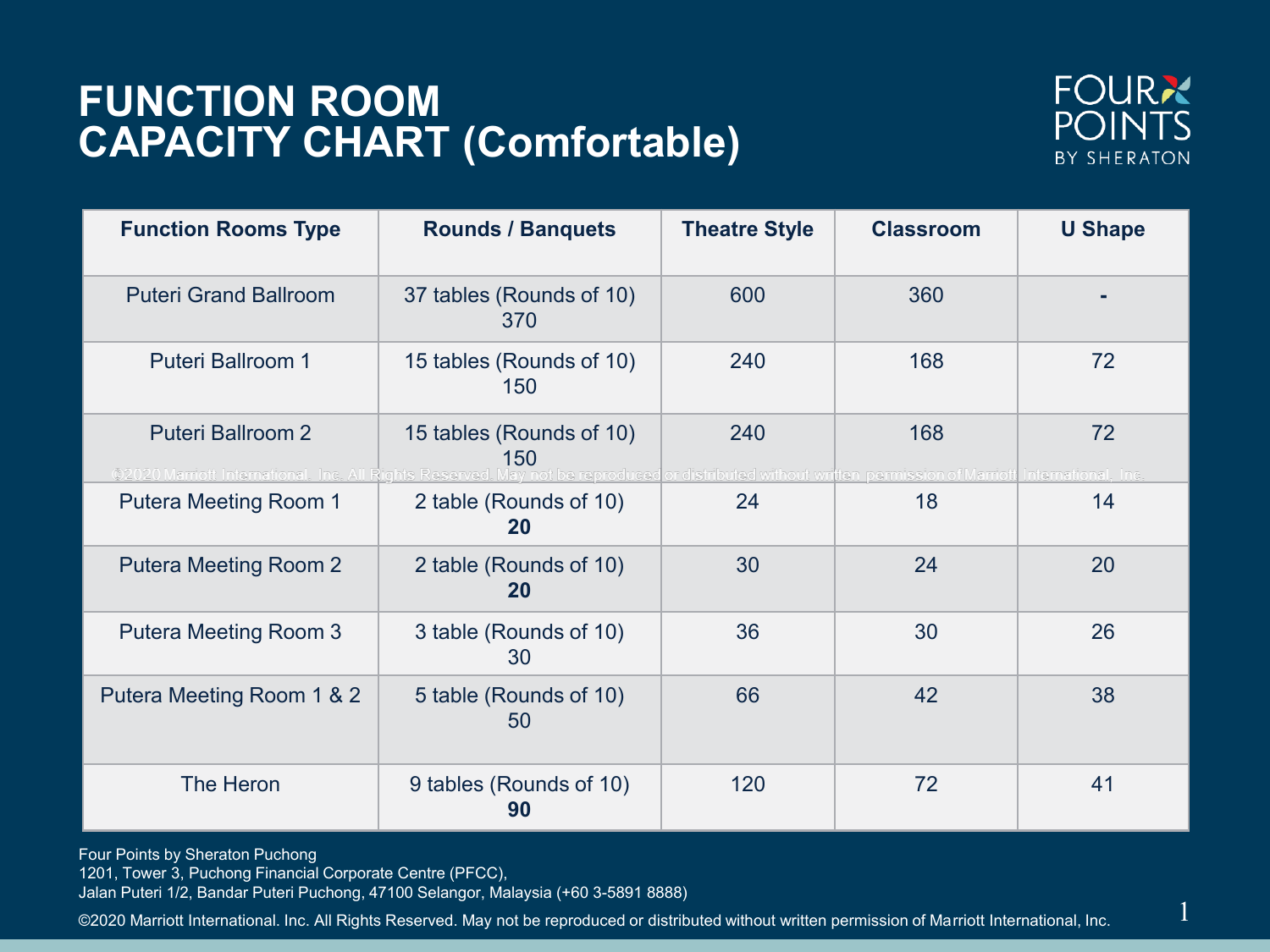## **FUNCTION ROOM CAPACITY CHART (Maximum)**



| <b>Function Rooms Type</b>   | <b>Rounds / Banquets</b>        | <b>Theatre Style</b> | <b>Classroom</b> | <b>U Shape</b> |
|------------------------------|---------------------------------|----------------------|------------------|----------------|
| <b>Puteri Grand Ballroom</b> | 42 tables (Rounds of 10)<br>420 | 720                  | 384              |                |
| <b>Puteri Ballroom 1</b>     | 17 tables (Rounds of 10)<br>170 | 240                  | 192              | 72             |
| <b>Puteri Ballroom 2</b>     | 17 tables (Rounds of 10)<br>170 | 240                  | 192              | 72             |
| <b>Putera Meeting Room 1</b> | 2 table (Rounds of 10)<br>20    | 28                   | 18               | 14             |
| <b>Putera Meeting Room 2</b> | 2 table (Rounds of 10)<br>20    | 35                   | 18               | 20             |
| <b>Putera Meeting Room 3</b> | 3 table (Rounds of 10)<br>30    | 43                   | 30               | 26             |
| Putera Meeting Room 1 & 2    | 5 table (Rounds of 10)<br>50    | 77                   | 48               | 38             |
| The Heron                    | 10 tables (Rounds of 10)<br>100 | 156                  | 108              | 41             |

Four Points by Sheraton Puchong

1201, Tower 3, Puchong Financial Corporate Centre (PFCC),

Jalan Puteri 1/2, Bandar Puteri Puchong, 47100 Selangor, Malaysia (+60 3-5891 8888)

©2020 Marriott International. Inc. All Rights Reserved. May not be reproduced or distributed without written permission of Marriott International, Inc.